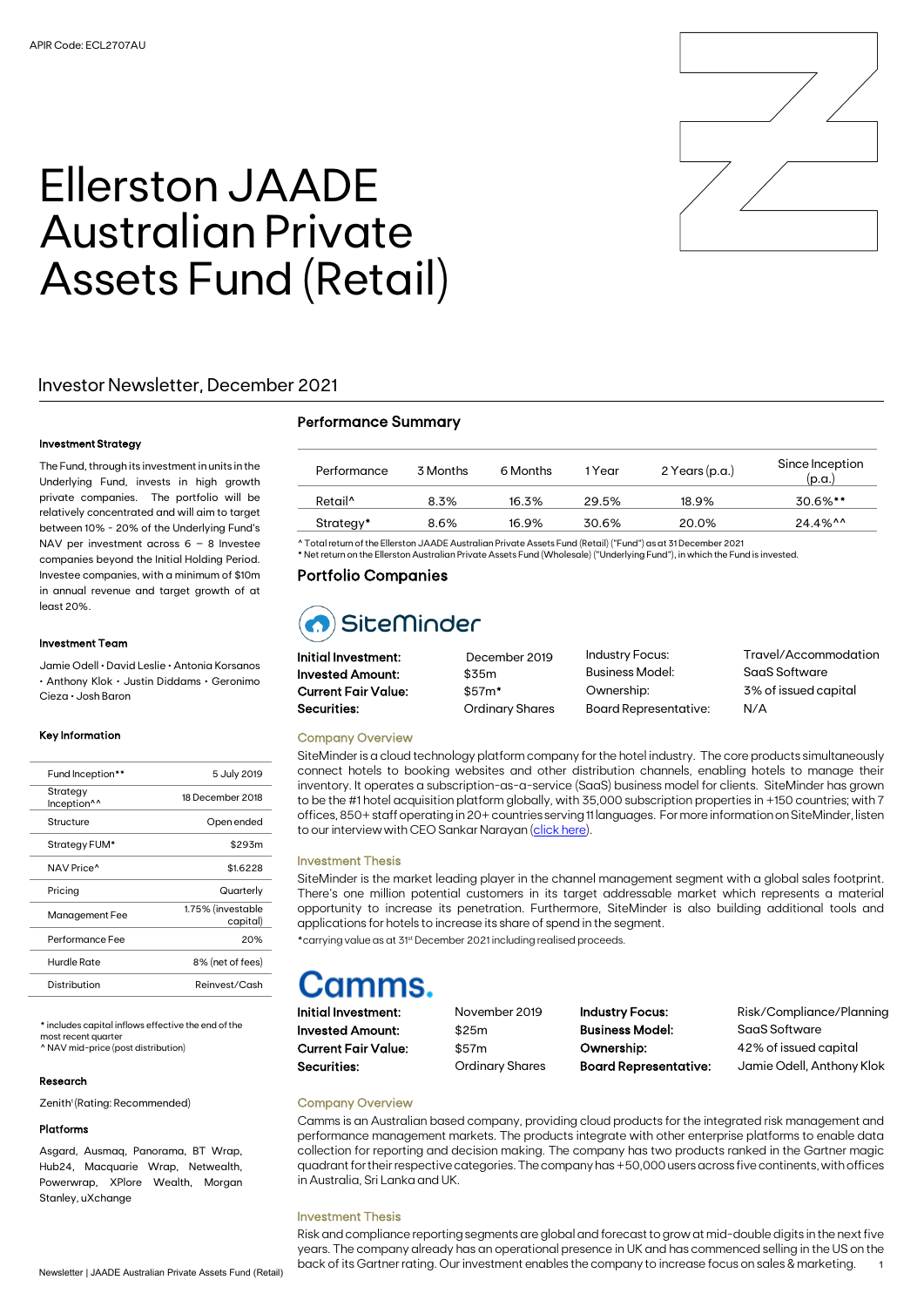Initial Investment: February 2019 Invested Amount: \$15m Current Fair Value: \$53m Securities: **Securities:** Ordinary Shares

Ownership: 17% of issued capital

Industry Focus: Disability and Aged Care Business Model: Marketplace for Carers Board Representative: Ashok Jacob, David Leslie

#### Company Overview

Mable is the leading marketplace platform for the "Home Care" sector, across both aged care and disability segments in Australia, connecting consumers with care workers. The key tailwind in the sector has been the shift in government policy to consumer directed spending and away from funding grants to care provider organisations. This shift means consumers and their families are actively looking for better value and personalised support, making Mable's platform appealing to a growing audience.

#### Investment Thesis

Mable has a first mover advantage in the provision of marketplace services for the aged care and disability sectors. The platform is leveraging technology to disrupt the traditional delivery of services by care providers in Australia. Total addressable market for the platform is \$10bn (of total \$42bn spent across these sectors) in September 2019.



| Initial Investment:        |
|----------------------------|
| <b>Invested Amount:</b>    |
| <b>Current Fair Value:</b> |
| $C_{\text{O}}$             |

November 2020 \$20m \$20m Preference Shares Industry Focus: Industrial Companies Business Model: Enterprise Software Ownership: 41% of issued capital

Board Representative: Anthony Klok (Alternate: Justin Diddams)

#### Company Overview

Prospecta is a leading provider of data governance and master data management for enterprise clients, via its Master Data Online (MDO) platform, which is certified by both SAP and Salesforce. MDO's modules cover master data governance, data quality, supply chain logistics, workforce safety and partner collaboration. The business has more than 45 clients, including Visy, Optus, Dow Chemical, Hess, Mondelez and Fortescue & Brookfield.

#### Investment Thesis

The quality and control of data is gaining increasing importance amongst enterprises, particularly on the supply side. Prospecta is viewed as a domain expert in master data management, with a global addressable market and partners program to driver growth.

## **Phocas.**

Initial Investment: December 2020 Invested Amount: \$30m Current Fair Value: \$33m Securities: Preference Shares

Business Model: Enterprise Software Ownership: 13%

Industry Focus: Business / Data Analytics Board Representative: Toni Korsanos (Alternate: David Leslie)

#### Company Overview

Phocas is a leading cloud-based SaaS BI software specialising in business intelligence and data analytics for mid-market customers in the Distribution, Manufacturing and Retail sectors. The Company has a diverse customer base of +2,000 clients across countries and industries, with majority annual recurring subscription revenue.

#### Investment Thesis

Company is well positioned to deliver continued growth; via new products and features, expanding its partnerships with ERPs and exploiting its existing international footprint in the US and UK (which represent +70% of revenue). Management forecasts +30% growth, before the additional investment, which should accelerate growth.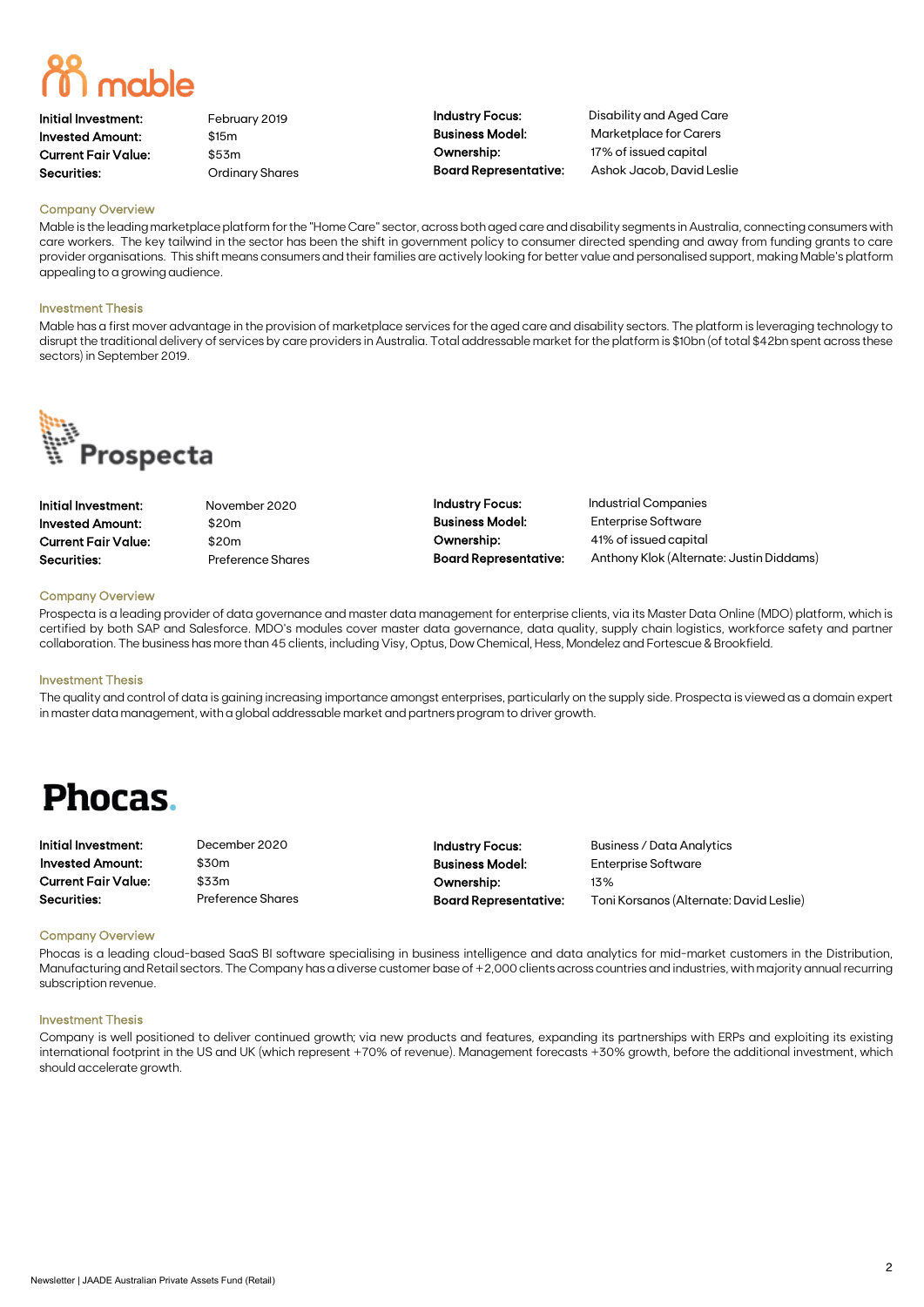

| Initial Investment: | August 2021              |  |
|---------------------|--------------------------|--|
| Invested Amount:    | \$11m                    |  |
| Current Fair Value: | \$11m                    |  |
| Securities:         | <b>Preference Shares</b> |  |
|                     |                          |  |

Industry Focus: Financial Services Business Model: Payment Platform Ownership: 36% Board Representative: Justin Diddams

#### Company Overview

Azupay is an emerging payment service provider enabling consumers, businesses and government to make and receive instant and safe payments on a 24/7 basis from a bank account without the need for a debit or credit card. The Company's products are built on the New Payments Platform (NPP), recently launched as a modern alternative to existing payment methods like card schemes, BPAY and direct entry.

#### Investment Thesis

Against the backdrop of a regulatory-led shift to digital payments, Azupay is well positioned to leverage its first mover advantage in the real-time payments market. The Company's technology is built and operational with clear user benefits over legacy methods, and has an experienced management team capable of helping the Company deliver on its robust growth forecasts.



(New Investment)

| Initial Investment:        |
|----------------------------|
| <b>Invested Amount:</b>    |
| <b>Current Fair Value:</b> |
| Securities:                |

September 2021 \$30m \$30m Preference Shares

| <b>Industry Focus:</b>       | Healt |
|------------------------------|-------|
| <b>Business Model:</b>       | SaaS  |
| Ownership:                   | 20%   |
| <b>Board Representative:</b> | Davio |
|                              |       |

althcare Board Representative: David Leslie

#### Company Overview

Prospection provides Real World Evidence (RWE) empowering pharma companies and health care providers to make data-driven decisions. The Company uses complex health and pharma data, combined with its proprietary algorithms, to generate insights into patient outcomes across various diseases and treatments. Its subscription cloud based platform follows millions of de-identified patients over time to search for patterns in the health and treatment journey, and improve clinical outcomes.

#### Investment Thesis

Global pharma companies are increasingly turning to RWE to drive clinical and commercial use cases, while improving time and cost efficiencies. Prospection serves 17 of the Top 20 Global Pharma companies, and its foundation clients have been a significant driver of the business, pushing the business into new international markets.

Initial Investment: June 2019 **Invested Amount:** \$8m Current Fair Value: Realised at 2.5x return (Dec 2019) Securities: **Securities:** Ordinary Shares

(Exited)

Industry Focus: Financial Services Business Model: Payment Platform Ownership: 2%

Board Representative: N/A (Public non-listed)

#### Company Overview

Tyro Payments Ltd (Ticker ASX:TYR) is the 5th largest merchant acquirer in the Australian payment sector (behind the 4 banks), positioned as the leading challenger in the terminal "card present" segment, with a proprietary technology stack that supports an end-to-end payment solution. It also has an unrestricted banking licence and is an Australian deposit taking institution (ADI).

#### Investment Thesis

Tyro is a market leader in the Australian payments sector. Its proprietary technology stack enables them to innovate and capture more of the value chain. The company is benefiting from structural growth drivers in the payment sector, albeit in a sector facing challenges. Tyro is delivering top line growth of +25% and scope to deliver material operating earnings.